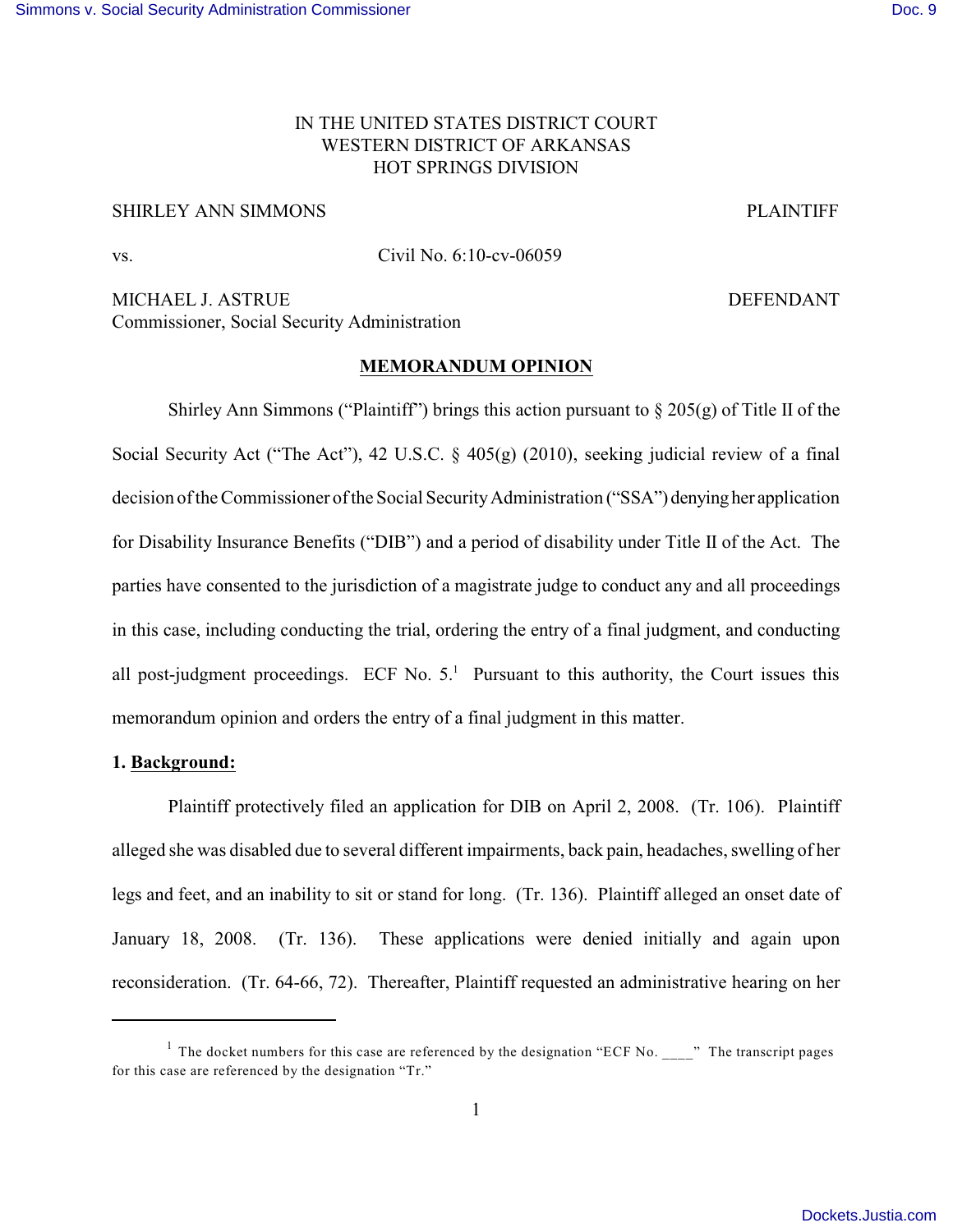application, and this hearing request was granted. (Tr. 74-75).

Plaintiff's administrative hearing was held on November 19, 2009 in Hot Springs, Arkansas. (Tr. 27-63). Plaintiff was present and was represented by attorney Sherri Mcdonough, at this hearing. *Id.* Plaintiff and Vocational Expert ("VE") Dale Thomas testified at this hearing. *Id.* At the time of this hearing, Plaintiff was forty-five (45) years old, which is defined as a "younger person" under 20 C.F.R. § 404.1563(c), and had a ninth grade education. (Tr. 33).

On January 7, 2010, the ALJ entered an unfavorable decision denying Plaintiff's application for DIB. (Tr. 15-22). In this decision, the ALJ determined Plaintiff met the insured status requirements of the Act through June 30, 2013. (Tr. 17, Finding 1). The ALJ determined Plaintiff had not engaged in Substantial Gainful Activity ("SGA") since January 18, 2008, her alleged onset date. (Tr. 17, Finding 2). The ALJ determined Plaintiff had the following severe impairments: degenerative disc disease of the lumbar spine and obesity. (Tr. 17, Finding 3). The ALJ also determined Plaintiff's impairments did not meet or medically equal the requirements of any of the Listing of Impairments in Appendix 1 to Subpart P of Regulations No. 4 ("Listings"). (Tr. 17, Finding 4).

In this decision, the ALJ indicated he evaluated Plaintiff's subjective complaints and determined her RFC. (Tr. 18-21, Finding 5). First, the ALJ stated he evaluated Plaintiff's subjective complaints and found her claimed limitations were not entirely credible. *Id.* Second, the ALJ determined Plaintiff retained the RFC to perform the full range of sedentary work. *Id.*

The ALJ evaluated Plaintiff's Past Relevant Work ("PRW"). (Tr. 21, Finding 6). The ALJ determined Plaintiff's PRW included work as a cashier, home health aid, and certified nursing assistant. (Tr. 21). Based upon her RFC, the ALJ determined Plaintiff would be unable to perform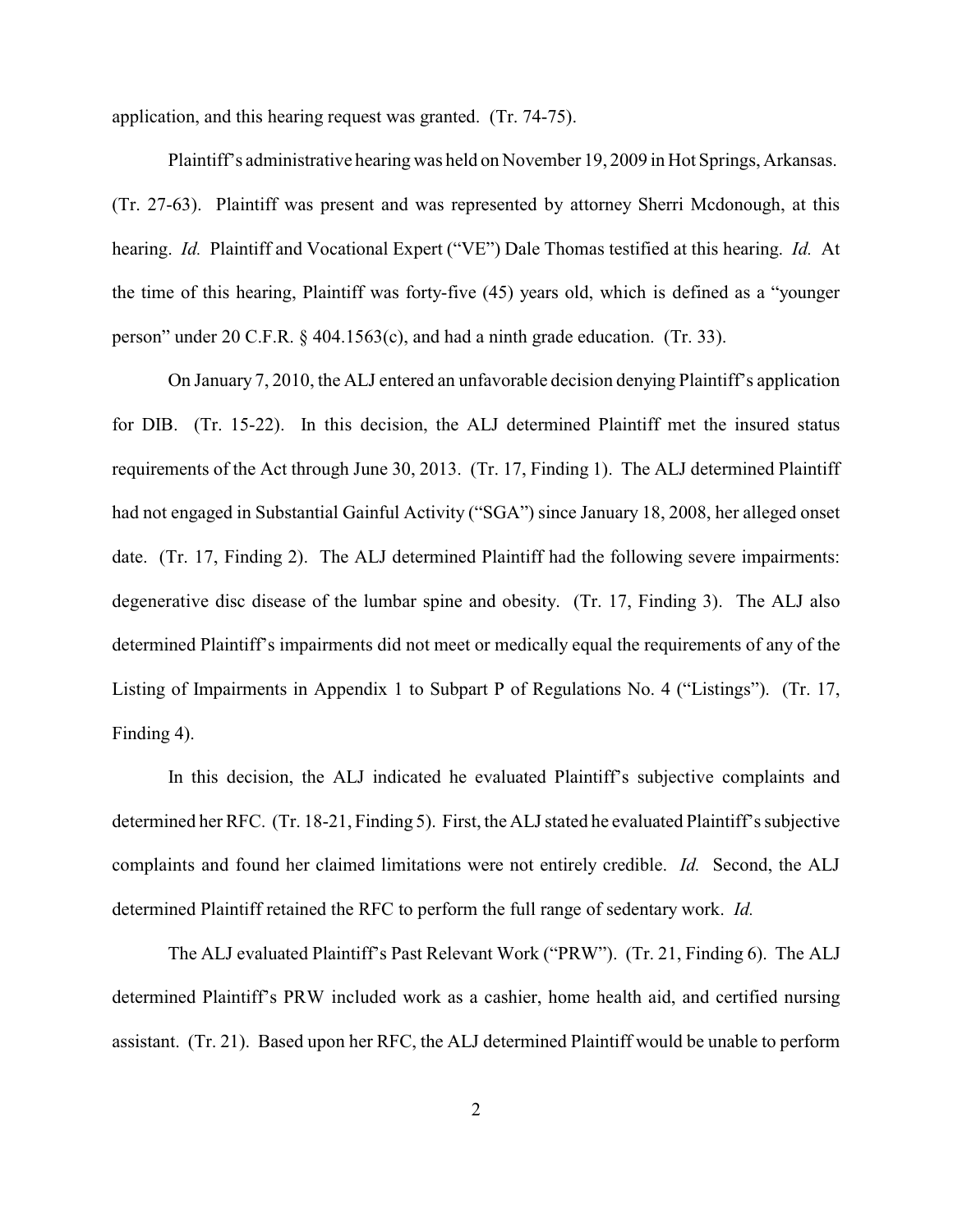this PRW. *Id.* 

The ALJ did, however, find Plaintiff retained the ability to perform other work existing in significant numbers in the national economy. (Tr. 21, Finding 10). The ALJ based this finding upon the testimony of the VE. *Id.* Specifically, the VE testified in response to a question from the ALJ that a hypothetical individual with Plaintiff's limitations retained the ability to perform work as a production work patcher with approximately 1,500 such jobs regionally and 106,000 in the national economy, and creditor authorizer call-out operator with approximately 200 such jobs regionally and 48,000 in the national economy. *Id.* The ALJ then determined Plaintiff had not been under a disability, as defined by the Act, from January 18, 2008 through the date of his decision. (Tr. 22, Finding 11).

Thereafter, Plaintiff requested the Appeals Council review the ALJ's unfavorable decision. (Tr. 10). *See* 20 C.F.R. § 404.968. The Appeals Council declined to review this unfavorable decision. (Tr. 1-3). On August 9, 2010, Plaintiff filed the present appeal. ECF No. 1. The Parties consented to the jurisdiction of this Court on August 20, 2010. ECF No. 5. Both Parties have filed appeal briefs. ECF Nos. 7,8. This case is now ready for decision.

### **2. Applicable Law:**

In reviewing this case, this Court is required to determine whether the Commissioner's findings are supported by substantial evidence on the record as a whole. *See* 42 U.S.C. § 405(g) (2006); *Ramirez v. Barnhart,* 292 F.3d 576, 583 (8th Cir. 2002). Substantial evidence is less than a preponderance of the evidence, but it is enough that a reasonable mind would find it adequate to support the Commissioner's decision. *See Johnson v. Apfel,* 240 F.3d 1145, 1147 (8th Cir. 2001). As long as there is substantial evidence in the record that supports the Commissioner's decision, the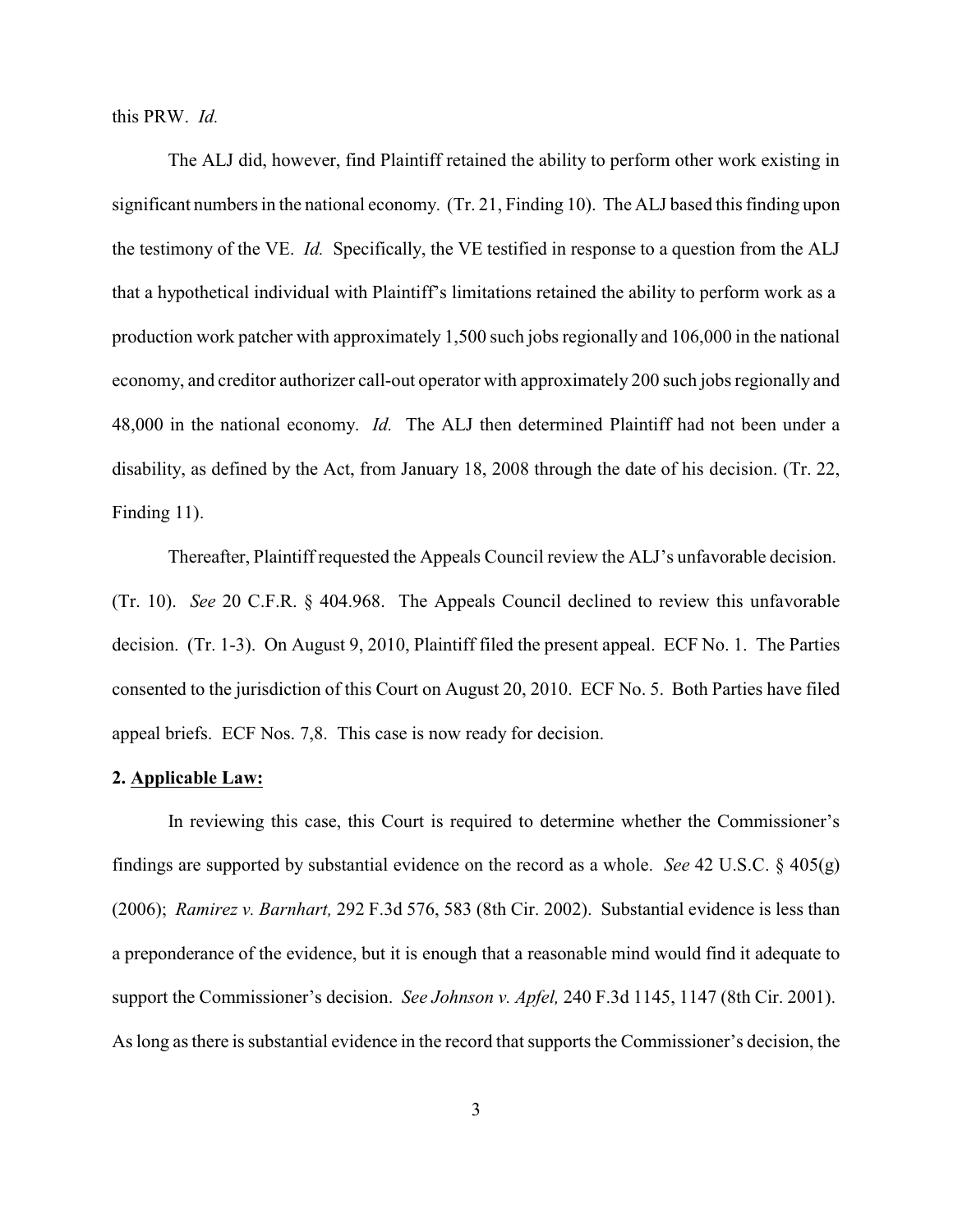Court may not reverse it simply because substantial evidence exists in the record that would have supported a contrary outcome or because the Court would have decided the case differently. *See Haley v. Massanari,* 258 F.3d 742, 747 (8th Cir. 2001). If, after reviewing the record, it is possible to draw two inconsistent positions from the evidence and one of those positions represents the findings of the ALJ, the decision of the ALJ must be affirmed. *See Young v. Apfel,* 221 F.3d 1065, 1068 (8th Cir. 2000).

It is well established that a claimant for Social Security disability benefits has the burden of proving his or her disability by establishing a physical or mental disability that lasted at least one year and that prevents him or her from engaging in any substantial gainful activity. *See Cox v. Apfel*, 160 F.3d 1203, 1206 (8th Cir. 1998); 42 U.S.C. §§ 423(d)(1)(A), 1382c(a)(3)(A). The Act defines a "physical or mental impairment" as "an impairment that results from anatomical, physiological, or psychological abnormalities which are demonstrable by medically acceptable clinical and laboratory diagnostic techniques." 42 U.S.C. §§ 423(d)(3), 1382(3)(c). A plaintiff must show that his or her disability, not simply his or her impairment, has lasted for at least twelve consecutive months. *See* 42 U.S.C. § 423(d)(1)(A).

To determine whether the adult claimant suffers from a disability, the Commissioner uses the familiar five-step sequential evaluation. He determines: (1) whether the claimant is presently engaged in a "substantial gainful activity"; (2) whether the claimant has a severe impairment that significantly limits the claimant's physical or mental ability to perform basic work activities; (3) whether the claimant has an impairment that meets or equals a presumptively disabling impairment listed in the regulations (if so, the claimant is disabled without regard to age, education, and work experience); (4) whether the claimant has the Residual Functional Capacity (RFC) to perform his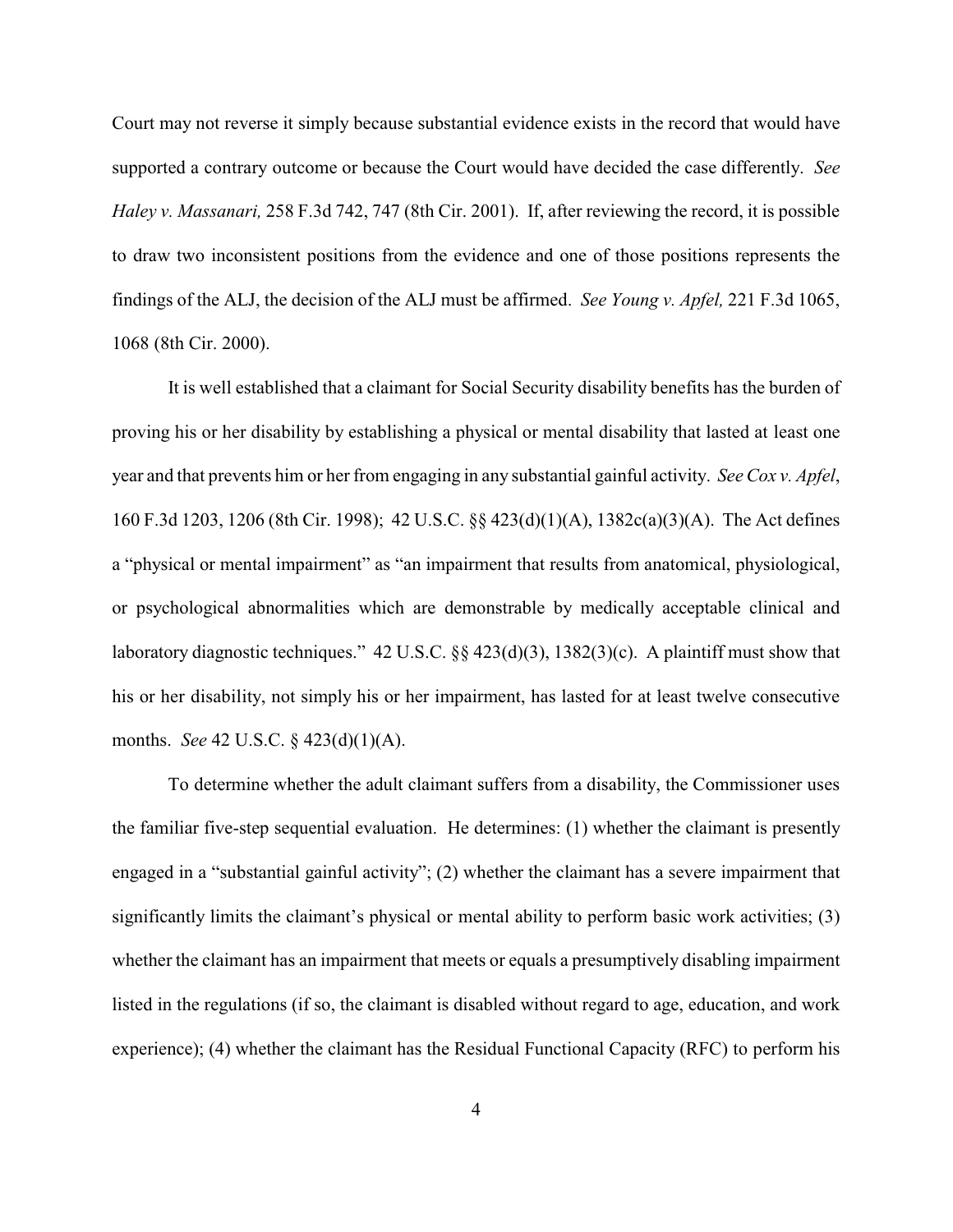or her past relevant work; and (5) if the claimant cannot perform the past work, the burden shifts to the Commissioner to prove that there are other jobs in the national economy that the claimant can perform. *See Cox,* 160 F.3d at 1206; 20 C.F.R. §§ 404.1520(a)-(f). The fact finder only considers the plaintiff's age, education, and work experience in light of his or her RFC if the final stage of this analysis is reached. *See* 20 C.F.R. §§ 404.1520, 416.920 (2003).

### **3. Discussion:**

In her appeal brief, Plaintiff claims the ALJ's disability determination is not supported by substantial evidence in the record. ECF No. 7 at 9-19. Specifically, Plaintiff claims the ALJ erred (1) by failing to find Plaintiff's impairments met or equaled a Listing, (2) in evaluating her RFC; (3) in evaluating her subjective complaints; and (4) by failing to give proper weight to the opinions of treating physicians. In response, the Defendant argues the ALJ did not err in any of his findings. ECF No. 8. Because this Court finds the ALJ improperly evaluated Plaintiff's subjective complaints, this Court will only address this issue Plaintiff raised.

In assessing the credibility of a claimant, the ALJ is required to examine and to apply the five factors from *Polaski v. Heckler,* 739 F.2d 1320 (8th Cir. 1984) or from 20 C.F.R. § 404.1529 and 20 C.F.R. § 416.929. *See Shultz v. Astrue,* 479 F.3d 979, 983 (2007). The factors to consider are <sup>2</sup> as follows: (1) the claimant's daily activities; (2) the duration, frequency, and intensity of the pain; (3) the precipitating and aggravating factors; (4) the dosage, effectiveness, and side effects of

<sup>&</sup>lt;sup>2</sup> Social Security Regulations 20 C.F.R. § 404.1529 and 20 C.F.R. § 416.929 require the analysis of two additional factors: (1) "treatment, other than medication, you receive or have received for relief of your pain or other symptoms" and (2) "any measures you use or have used to relieve your pain or symptoms (e.g., lying flat on your back, standing for 15 to 20 minutes every hour, sleeping on a board, etc.)." However, under *Polaski* and its progeny, the Eighth Circuit has not yet required the analysis of these additional factors. *See Shultz v. Astrue,* 479 F.3d 979, 983 (2007). Thus, this Court will not require the analysis of these additional factors in this case.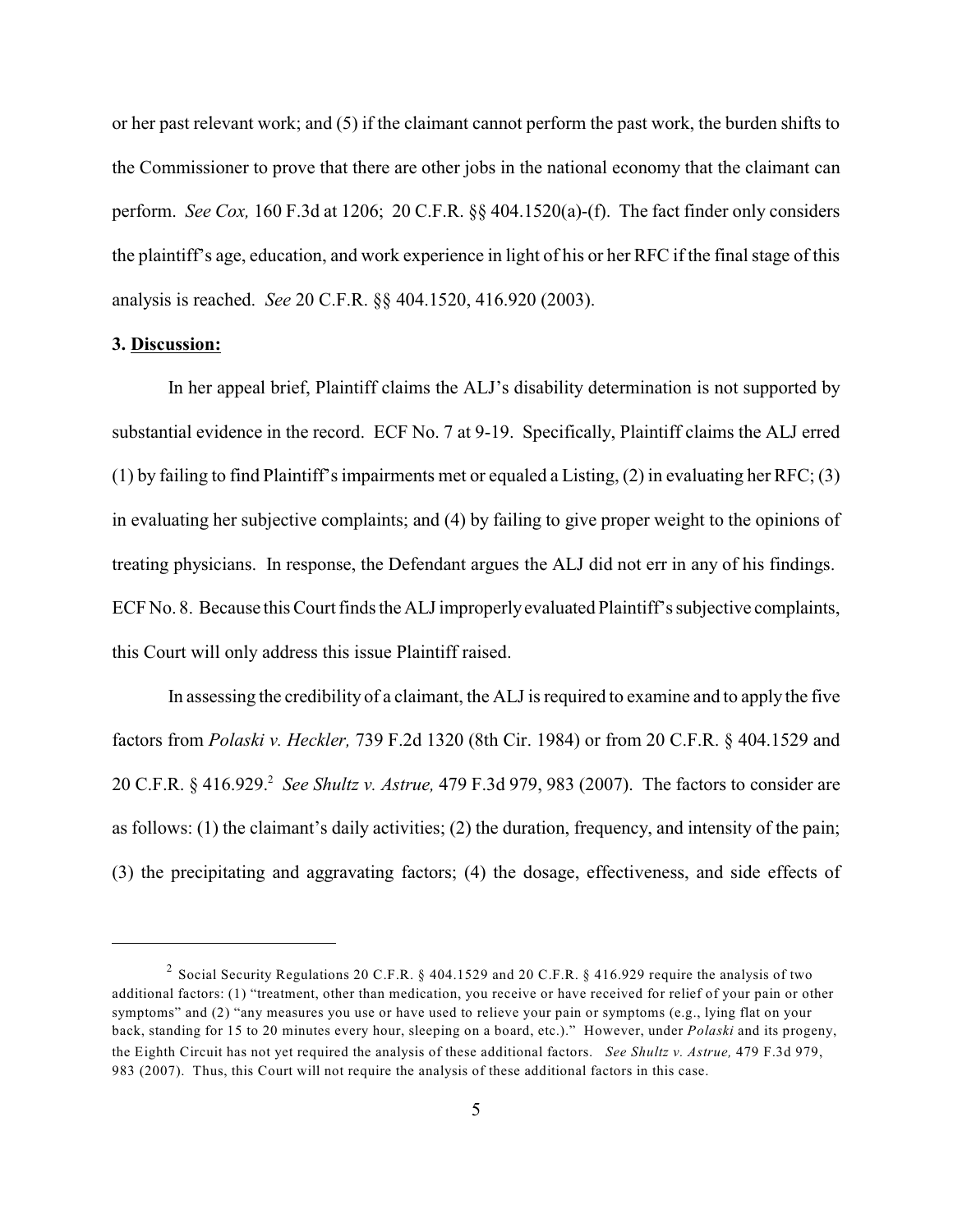medication; and (5) the functional restrictions. *See Polaski,* 739 at 1322.

The factors must be analyzed and considered in light of the claimant's subjective complaints of pain. *See id.* The ALJ is not required to methodically discuss each factor as long as the ALJ acknowledges and examines these factors prior to discounting the claimant's subjective complaints. *See Lowe v. Apfel,* 226 F.3d 969, 971-72 (8th Cir. 2000). As long as the ALJ properly applies these five factors and gives several valid reasons for finding that the Plaintiff's subjective complaints are not entirely credible, the ALJ's credibility determination is entitled to deference. *See id.*; *Cox v. Barnhart,* 471 F.3d 902, 907 (8th Cir. 2006). The ALJ, however, cannot discount Plaintiff's subjective complaints "solely because the objective medical evidence does not fully support them [the subjective complaints]." *Polaski,* 739 F.2d at 1322.

When discounting a claimant's complaint of pain, the ALJ must make a specific credibility determination, articulating the reasons for discrediting the testimony, addressing any inconsistencies, and discussing the *Polaski* factors. *See Baker v. Apfel,* 159 F.3d 1140, 1144 (8th Cir. 1998). The inability to work without some pain or discomfort is not a sufficient reason to find a Plaintiff disabled within the strict definition of the Act. The issue is not the existence of pain, but whether the pain a Plaintiff experiences precludes the performance of substantial gainful activity. *See Thomas v. Sullivan*, 928 F.2d 255, 259 (8th Cir. 1991).

In the present action, the ALJ did not perform a proper *Polaski* analysis. Instead of evaluating the *Polaski* factors and noting inconsistencies between Plaintiff's subjective complaints and the evidence in the record, the ALJ merely focused upon Plaintiff's medical records and noted that her subjective complaints were not supported by her medical records. (Tr. 20). The ALJ also stated the following: